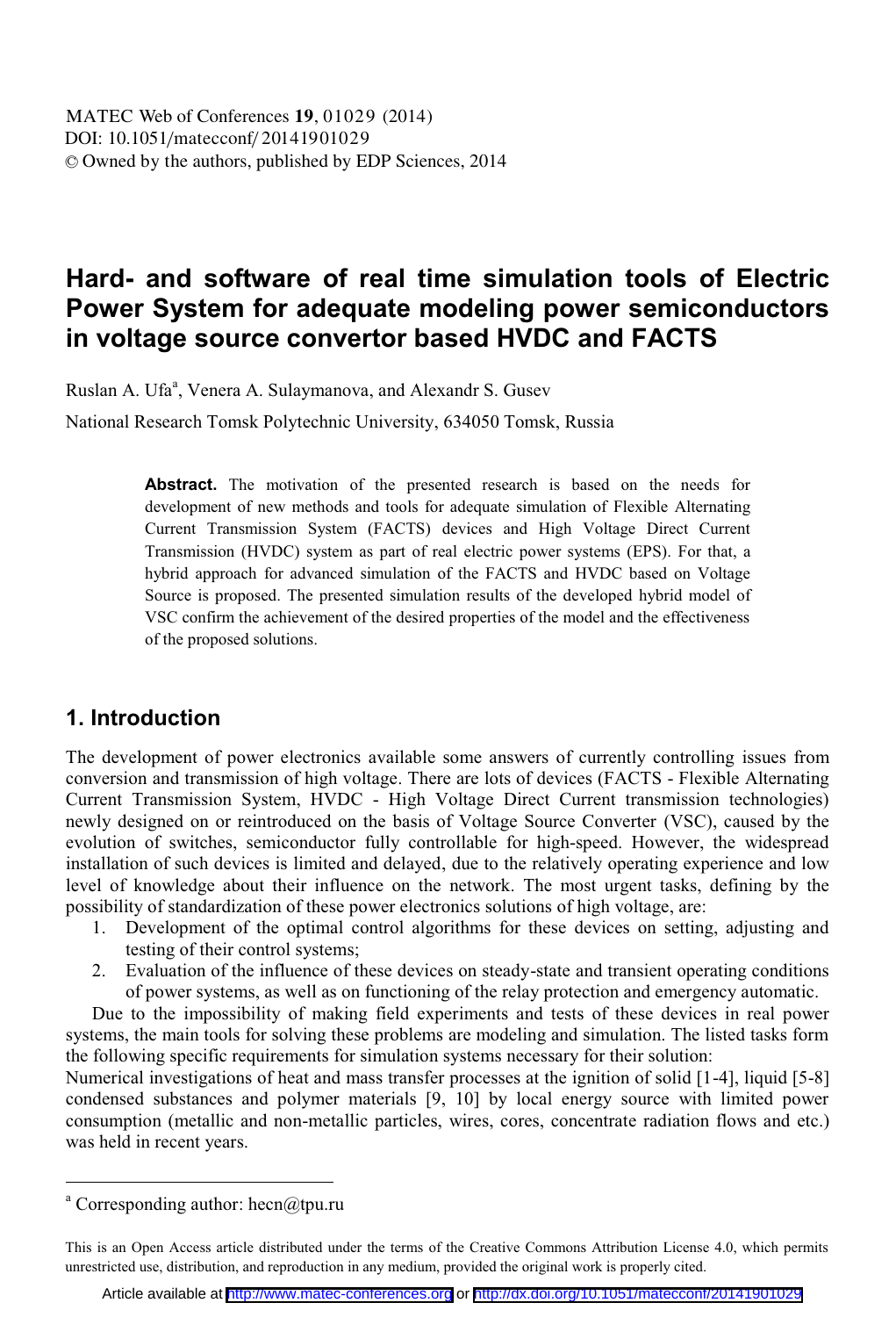- 1. The simulation should be implemented without process decomposition. This is vital for adequate analysis of the full range of processes taking place in the power system and mutual influence of all power elements and phenomena;
- 2. The simulation should be conducted in real time and include the opportunity to interact with external devices (for testing and adjusting of control devices).

Existing digital real time simulation systems remarkably fit the second requirement and their application for hardware in the loop testing of protection and control units is quite effective. But a simulation of the full range of power system processes without their decomposition and during unlimited time period is out of capabilities of digital simulators. This fact is confirmed by the experience of large power companies and manufacturers [1, 2].

To solve the specified problem, we propose to choose a concept of real time hybrid simulation developed in Tomsk Polytechnic University meeting both of the above requirements. This concept allows developing multipurpose models of different power system elements, which can be automatically configured according to the parameters of real equipment. To develop such models of power electronic based devices algorithms and structures of converters, based on different power semiconductor switches [3, 4] have been defined. The requirements and approaches to performing those devices in hybrid real time models have been formulated. And finally appropriate experiments have been conducted to prove the versatility of the developed models.

Only fragment of the results of this research and modeling in the software environment MATlab Simulink are presented in the format of this work.

## **2. Principle of hybrid real time simulation approach**

The basic provisions of the approach:

- 1. Power equipment of EPS is described by mathematical models implemented via hybrid coprocessors (HCP).
- 2. Methodically accurate with guaranteed instrumental error solution of differential equation systems carried out by means of the continuous implicit integration method.
- 3. All types of commutation of power equipment and ensuring unlimited expandability of simulated EPS carried out on a physical level model.
- 4. The interconnection between the physical and mathematical modeling levels, control parameters of the simulated equipment and different switching elements are provided by means of appropriate voltage-current converters.
- 5. Models of automatic control and relay protection systems are implemented via a microprocessor units (MPU), containing a central processing unit (CPU) and functionally oriented peripheral processors (PP), as well as Server depending on the required composition of the input signals and the speed of algorithms execution.

The given concept is realized as a specialized software and hardware hybrid complex - Hybrid Real-Time Simulator (HRTSim) of EPS [5, 6].

A specialized hybrid processor (SHP) is the basic element of the modular structure of the HRTSim and provides an adequate comprehensive simulation in the real-time of power equipment models, as well as control and protection systems.

The basic structure of the SHP of the VSC model is shown in Fig. 1.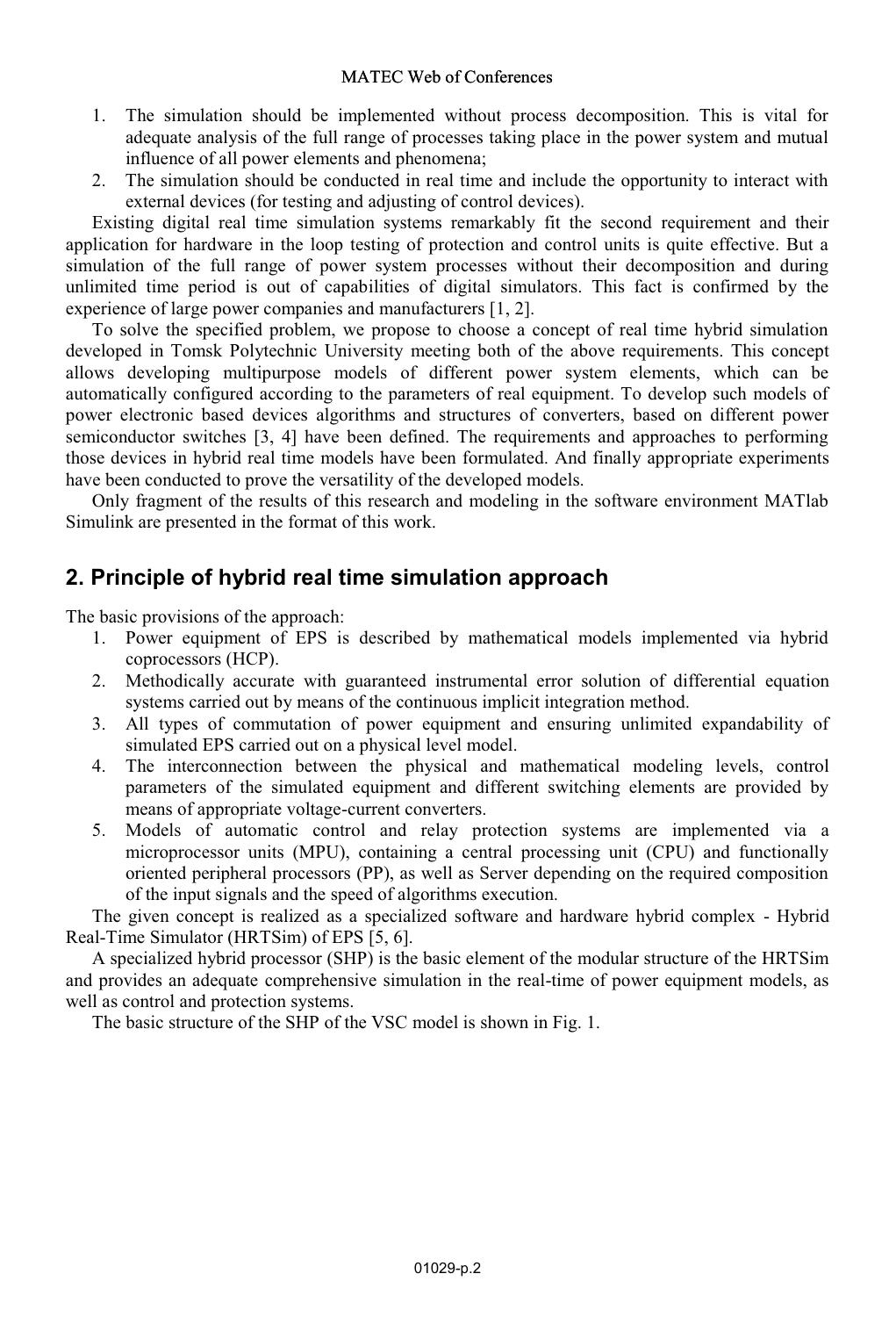The 2<sup>nd</sup> International Youth Forum "Smart Grids"



**Figure 1.** The structural diagram of the hybrid software and hardware simulation of EPS: SHP - specialized hybrid processor, CPU - central processing unit; PADC – processor of analog-to-digital converter; HCP – hybrid coprocessor; PC - switching processor; U/i - voltage-current converter; VSC - physical model of the power semiconductors VSC topology.

#### **3. The VSC simulation results**

According of the shown hybrid approach the models of power switches are implemented on a physical level via integrated microelectronic digital controlled analog switches (DCAS). At the same time to provide similarity of the model to a real device and to simulate any type of power electronic switches, including anti-parallel pair of different switches the commutation algorithms accounting input and output current and voltage values, as well as gate control signal are developed and implemented in MPU of SHP.

The switching time (t) of DCAS is about 300 ns [7], while a switching time of IGBT is more then  $2 \mu s$ , as a result the DCAS can be considered an Ideal Switch.

Consequently, the equivalent circuit of DCAS can be adapted to simulate the real power switches. Analysis of equivalent circuits of DCAS and real IGBT (type № 5SNR), a comparison of their parameters, taking into account modal and technical scaling coefficients were carried out to verify the adequacy of this simulation. The character of the transition process can be adapted by appropriate selection of parameters and variation of the equivalent circuit depending on type of simulated power semiconductors.

In Fig. 2 the scheme and commutation process simulation of IGBT (type  $\mathcal{N}_2$  5SNR) with the snubber circuit presented in [8] are shown.



**Figure 2.** The structural diagram of the hybrid software and hardware simulation of EPS: SHP - specialized hybrid processor, CPU - central processing unit; PADC – processor of analog-to-digital converter; HCP – hybrid coprocessor; PC - switching processor; U/i - voltage-current converter; VSC - physical model of the power semiconductors VSC topology.

In Fig.2 the switching time (tp) is about  $3 \mu s$ , corresponding the switching time of real IGBT (the recovering time of real 5SNR IGBT is about 1.7  $\mu s$  [8]). The difference may be caused by errors in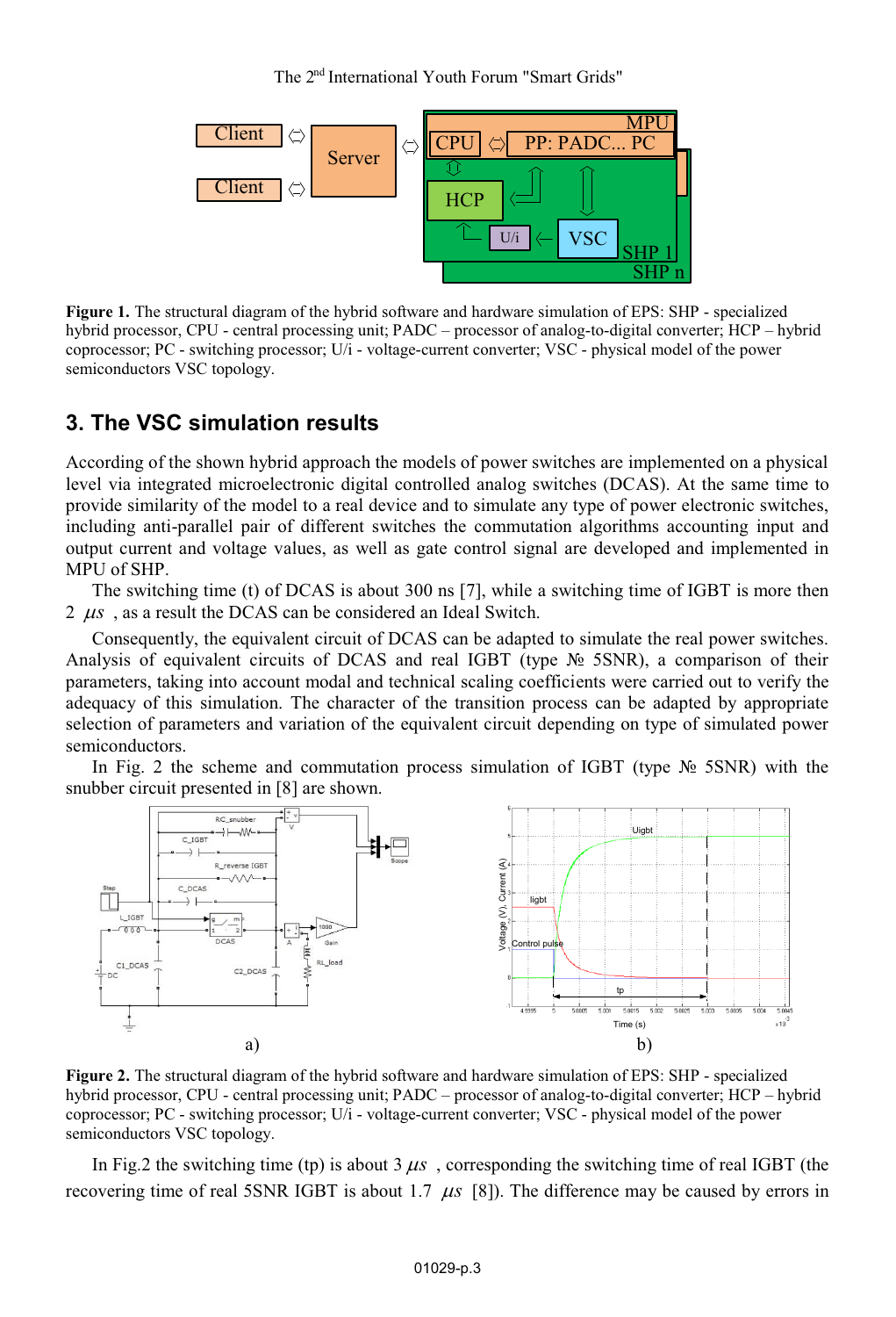the recalculation of the parameters of the 5SNR IGBT or parameters the DC circuit that successfully solved by selection of elemental base and components.

The obtained IGBT scheme was tested on a standard bridge inverter (Fig.3). There is equivalent circuit of DCAS and IGBT is assembled in a box IGBT 1 and IGBT 2.



**Figure 3.** The scheme of standard bridge inverter: Scheme №1 includes a standard MATlab`s unit of the transistor, Scheme №2 includes an equivalent circuits of DCAS and IGBT.

In Fig. 4 current (a) and voltage (b) waveforms the scheme of bridge inverter are shown.





In Fig. 5 spectral analysis of voltage waveforms the scheme of bridge inverter are shown.





The presented results confirm the adequacy of computer testing and adaptability developed equivalent circuits of physical modeling power semiconductors via DCAS and the possibility of their application for the accurate simulation of different switching processes, including VSC HVDC and FACTS devices, implemented within the framework of the specialized concept and tools of the hybrid simulation of real EPS.